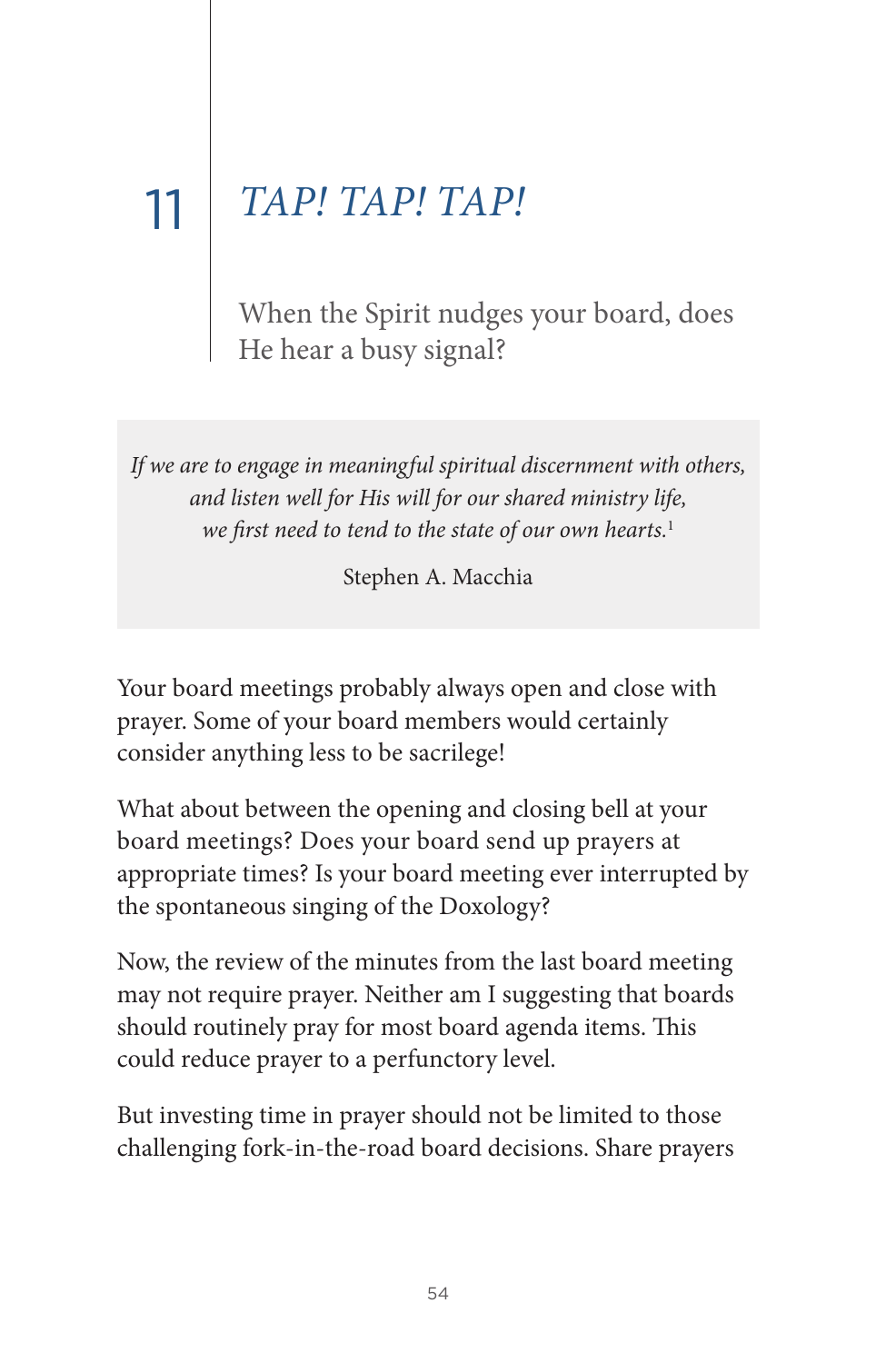of thanksgiving to celebrate God's hand in achieving a significant goal.

The arms of your CEO may be weary. Pray after your board hears the CEO's report or when you sense the load is heavy. Remember in Exodus 17:12 how Aaron and Hur held up Moses's hands, one on each side. "So his hands remained steady until sunset." A prayer of encouragement can have a similar effect for your CEo.

Based on my many years of board service, it is my observation that boards often miss prime opportunities to be empowered by our Heavenly Father. It's this simple: God's power is revealed in the boardroom when board members pray together.

God wants to release His power in your boardroom. This power may come in the form of:

- **• Wisdom**—a plan of action that the board cannot determine on its own.
- **• Courage**—more than the board could ever muster on its own.
- **• Confidence**—uncommon belief that the board is on the right track.
- **• A Miracle**—for example: when God moves a giver to fill a huge financial need.

Our colleague Stephen A. Macchia explains the nudge of the Holy Spirit as the "Tap! Tap! Tap!" of the Spirit on our hearts.<sup>2</sup>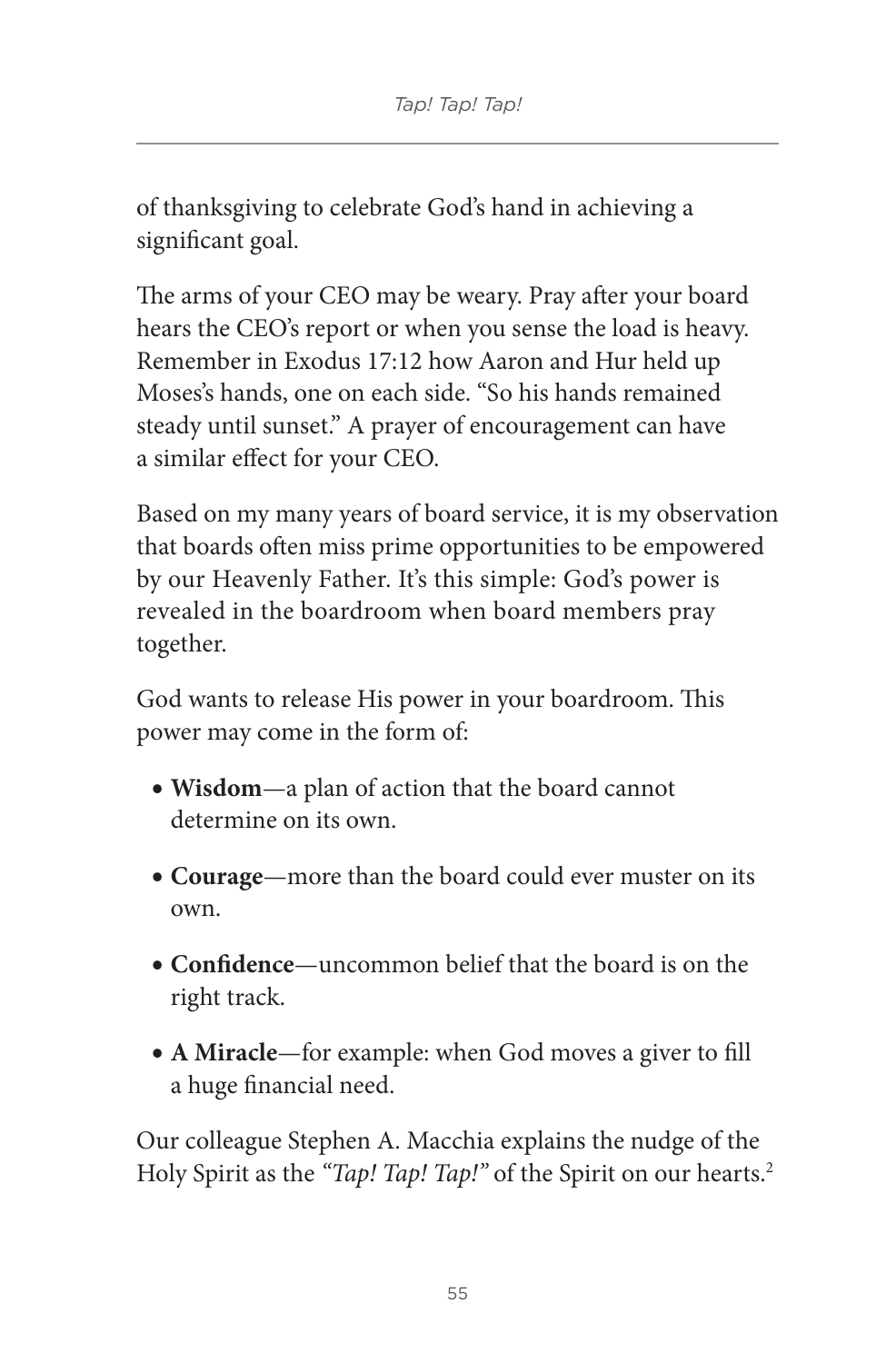How can your board avoid missing that nudge from the Holy Spirit? Let me share a few ways:

- **• Realize we need God's help.** God's power comes when boards realize they cannot handle things on their own. Boards must enter the boardroom with a receptivity to hearing from the Holy Spirit. This attitude is the opposite of asserting that we have all the answers in and of ourselves. Tap! Tap! Tap!
- Develop the discipline of stillness. Too often, boards do not seize opportunities to be still. They do not become quiet and mindfully listen for His voice. Times of stillness

and solitude were important to Jesus  $(Mark 1:35)$ . The Apostle Peter went up on the roof to pray at lunchtime, and God talked to him there

It is possible to be aware of God's gentle promptings throughout the board meeting and still efficiently complete the agenda. Tap! Tap! Tap!

(Acts 10:9-20). Scripture is filled with people who took time to hear what God had to say to them. Tap! Tap! Tap!

- **• Commit to slow down—lower the RPMs.** If the board is typically running behind on its agenda and the pace of the meeting is moving too quickly, it may seem like taking time to pray for key decisions imposes on the meeting schedule. It is possible to be aware of God's gentle promptings throughout the board meeting and still efficiently complete the agenda. Tap! Tap! Tap!
- **• Understand that any board member can feel the nudge of the Holy Spirit.** It may seem as if only the board chair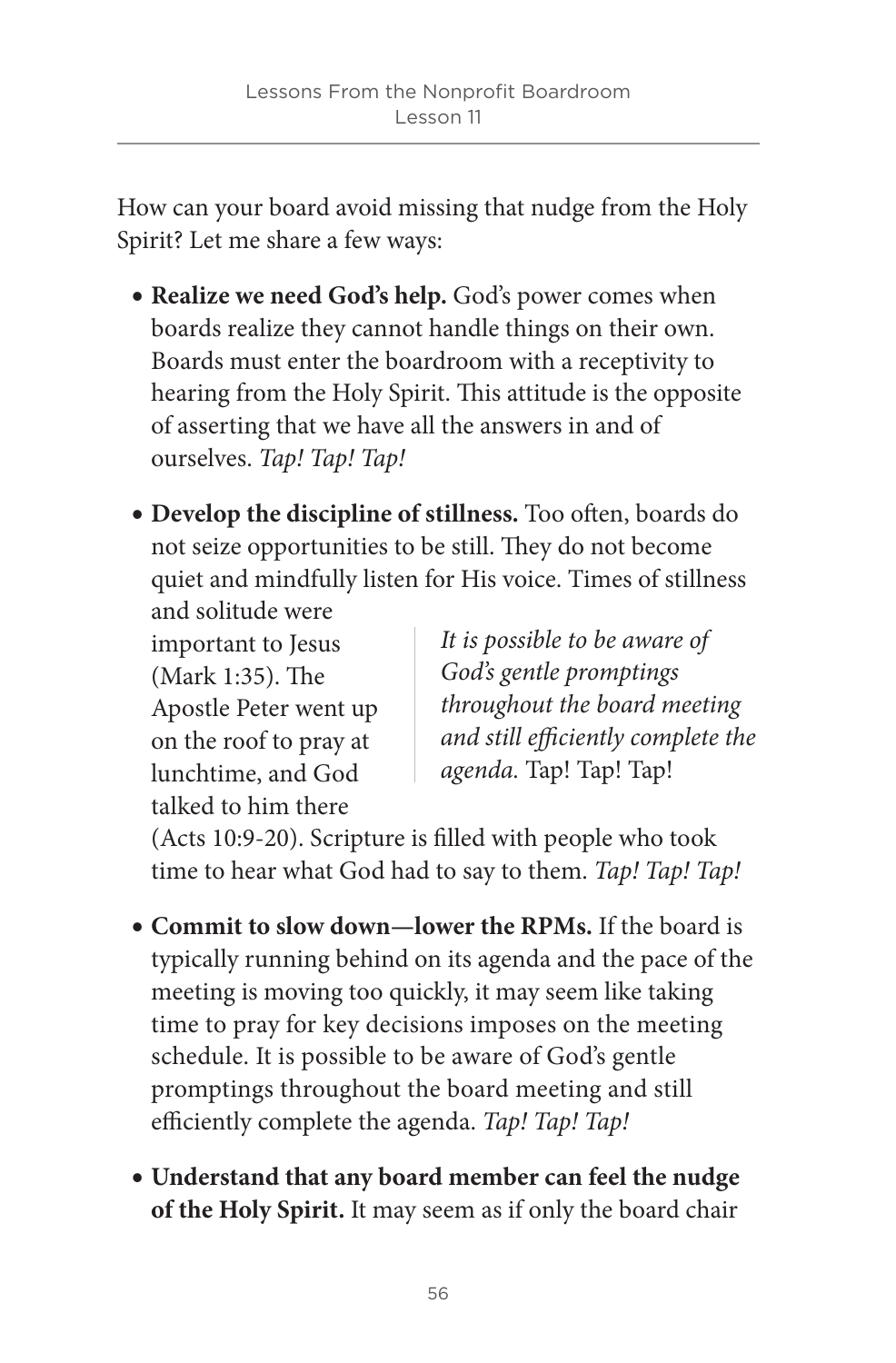should call for prayer during the meeting. Not so—every board member has equal access to the Holy Spirit hotline. The board chair should make it clear that all members should feel free to "throw the flag" when they sense that it is time for prayer. Tap! Tap! Tap!

When a board prays regularly, sincerely, and specifically during board meetings, God will answer these prayers and He will be glorified.

To go deeper in this area, consider how St. Ignatius identified three distinct times when faced with making Spirit-filled choices:

- **1. A revelatory time**—beyond a shadow of a doubt, the conviction is crystal clear (Saul fell to the ground, blinded by the light).
- **2. A discerning time**—facing big decisions, interior movements of consolation or desolation pull you toward or push you away from a decision. 3
- **3. A waiting time**—like a sailboat without any wind, there is no strong consolation or desolation.

A revelatory time may not require prayer during a board meeting. But when a board is in a discerning or a waiting time, prayer is often just what a board needs.